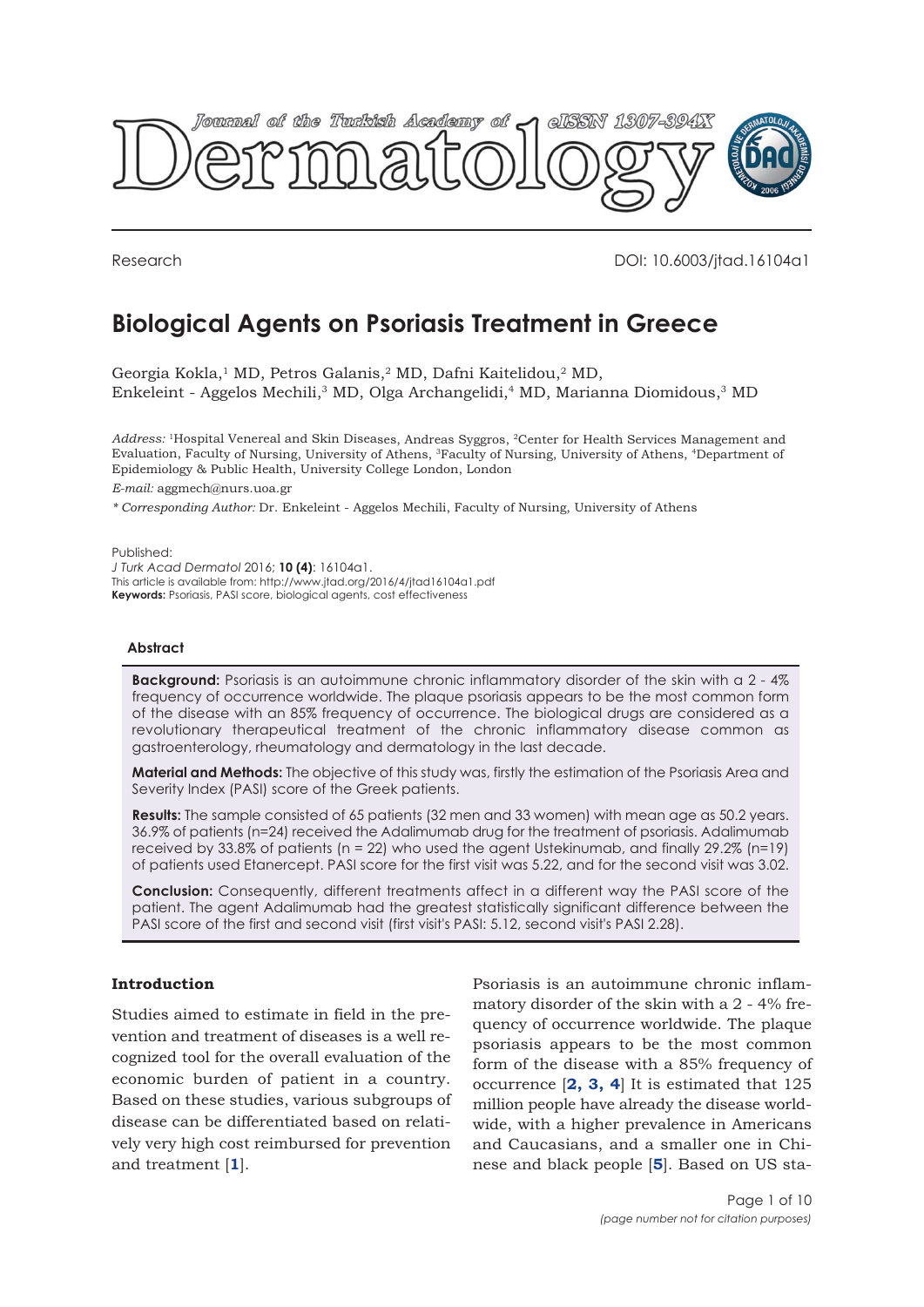<span id="page-1-0"></span>

| <b>Demographic Characteristics</b> |                    | $\mathbf N$    | $\%$ |
|------------------------------------|--------------------|----------------|------|
| <b>Sex</b>                         | Men                | 32             | 49.2 |
|                                    | Women              | 33             | 50.8 |
|                                    | 18-40              | 18             | 27.7 |
| Age                                | $41 - 62$          | 30             | 46.2 |
|                                    | 63-83              | 15             | 23.0 |
|                                    | No answer          | $\overline{2}$ | 3.1  |
| <b>Marital Status</b>              | Married            | 29             | 44.7 |
|                                    | Single             | 12             | 18.5 |
|                                    | Divorced / Widower | 2              | 3.0  |
|                                    | No answer          | 22             | 33.8 |
| Profession                         | Civil Servant      | 6              | 9.2  |
|                                    | Private Employee   | 17             | 26.1 |
|                                    | Freelancer         | 12             | 18.4 |
|                                    | Student            | 2              | 3.0  |
|                                    | House worker       | $\overline{7}$ | 10.8 |
|                                    | Retired            | $\overline{7}$ | 10.8 |
|                                    | Unemployed         | 3              | 4.6  |
|                                    | No answer          | 11             | 27.1 |

**Table 1.** Demographic Characteristics of Patients

tistics 7,5 million Americans have the disease tendering it one of the most common autoimmune disease. No one single case ever appeared in the Samoa population, meanwhile a very high percentage of 12% appeared in the Arctic Kasach'ye race [**[6, 7, 8](#page-8-0)**]. A 10 – 15% of all the cases involves children under the age of 10, meanwhile the 75% of the cases involve people under the age of 40. In Greece, there are approximately 165.000 – 350.000 (average 200.000 cases) of psoriasis. Two possible justifications may be involved to explain this matter. The first one refers to the incomplete defection of the existing cases and the second one refers to the general ignorance of the patient regarding the pathophysiology of the disease [**[9, 10, 11](#page-8-0)**]

The exact causes of the diseases appear not to be clear yet. It is estimated that in the 1/3 of the patients the disease is genetically transmitted. Based on a family history of the disease, genetic, environmental and immunological factors are involved in the emergence of psoriasis [**[12,](#page-8-0) [13](#page-8-0)**]. In a study performed by *Swanbeck* et al. [**[14](#page-8-0)**], the risk of occurrence of the disease in the cases that relatively none

of the parents, one of the parents or both of them have psoriasis is approximately 0.04, 0.28 and 0.65 respectively. Additionally, if one sick child exists at the family the risk of the disease is respectively 0.24, 0.5 and 0.83. Based on the specific form of the disease, the appropriate therapeutically treatment is selected, namely local therapy, phototherapy and systematic therapy. Lately, novel biological agents are used as therapeutical drugs with prominent results [**[15](#page-8-0)**]. These agents (Etanercept, Alefacept, Efalizumab, Infliximab, Adalimumab main used in Greece) have a targeted impact on the immune system, ameliorating the patient quality of life [**[16](#page-8-0)**].

The biological drugs are considered as a revolutionary therapeutical treatment of the chronic inflammatory disease common as gastroenterology, rheumatology and dermatology in the last decade. With the use of these drugs huge cost savings can be done without jeopardizing the quality of the health services provided [**[17](#page-8-0)**]. The overall direct and indirect costs for psoriasis patient in the USA are approximately 11.250 billion dollars annually. The cost involved in the therapeutical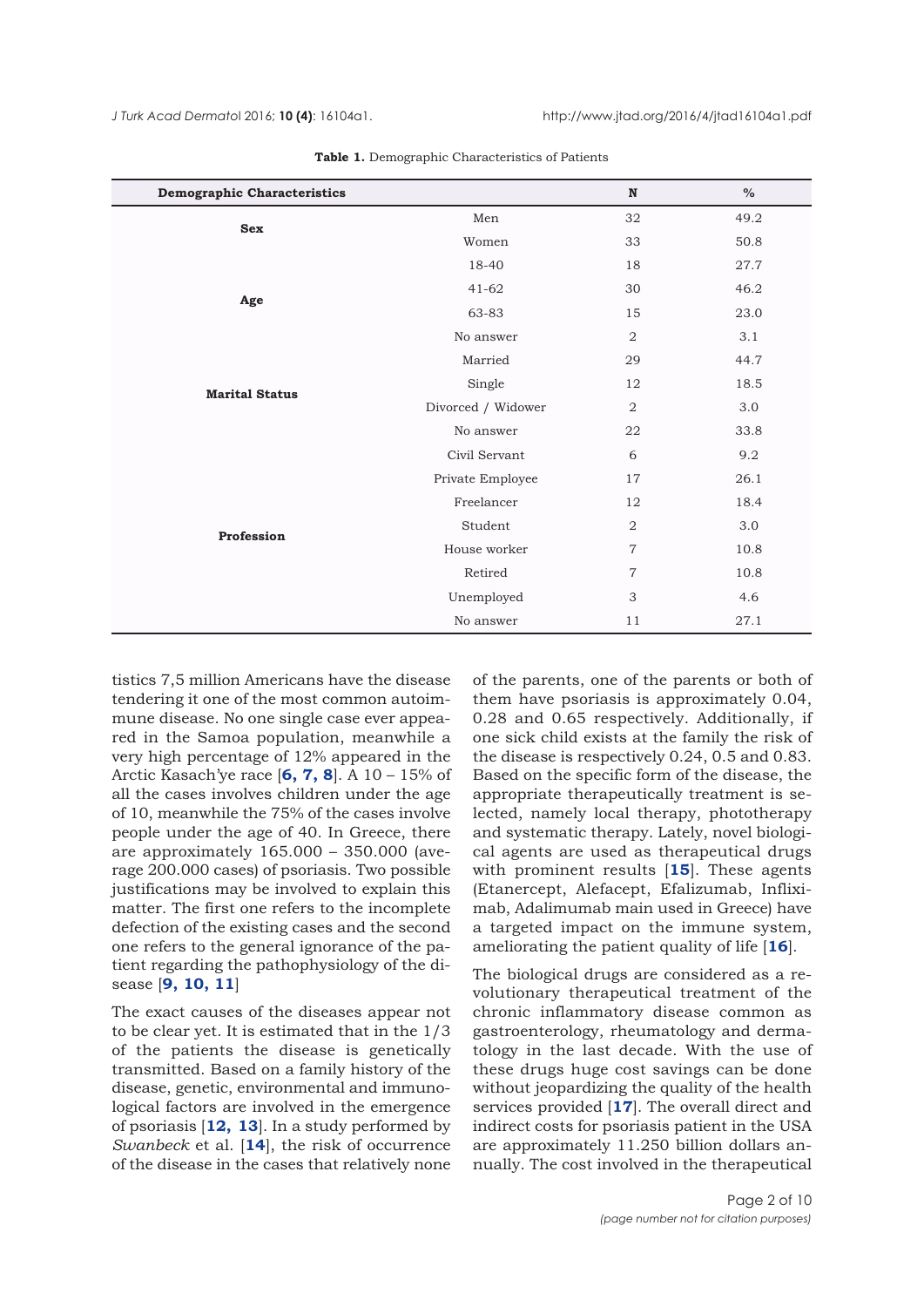<span id="page-2-0"></span>

| <b>Demographic Characteristics</b> |                    | <b>PASI</b> score                   |                      |         |  |
|------------------------------------|--------------------|-------------------------------------|----------------------|---------|--|
|                                    |                    | Mean (SD)                           | Median (min-max)     | P-value |  |
| <b>Sex</b>                         | Men                | 2.53(2.605)                         | $1.8(0-10.10)$       | .969    |  |
|                                    | Women              | 3.27 (4.771)                        | $1.8(0-22.50)$       |         |  |
| Age                                | 18-40              | 2.52 (2.771)                        | $1.6(0-9)$           | .100    |  |
|                                    | $41 - 62$          | 3.57(4.609)                         | $2.0(0-22.5)$        |         |  |
|                                    | 63-83              | 1.68(2.760)                         | $0.0(0-9.2)$         |         |  |
| <b>Marital Status</b>              | Married            | 3.48 (4.534)                        | $1.9(0-22.5)$        | .878    |  |
|                                    | Single             | 2.61 (2.387)                        | $3.15(0-20.4)$       |         |  |
|                                    | Divorced / Widower | 5.50 (7.040)                        | $2.4(1.2-16)$        |         |  |
| Profession                         | Civil Servant      | 5.28 (8.460)                        | $1.9(1.2-22.5)$      | .962    |  |
|                                    | Private Employee   | 3.39(3.614)                         | $1.8(0-10.10)$       |         |  |
|                                    | Freelancer         | 2.99 (2.728)                        | $1.8(0-8.4)$         |         |  |
|                                    | Other              | 3.00 (3.872)                        | $1.8(0-16)$          |         |  |
|                                    |                    | <b>PASI</b> score                   |                      |         |  |
| <b>Clinical Characteristics</b>    |                    | <b>Mean (Standard</b><br>Deviation) | $Median (min - max)$ | P-value |  |
| Disease duration (on years)        | $20$               |                                     | $1.6(0-10.10)$       | .100    |  |
|                                    |                    | 2.636 (2.881)                       |                      |         |  |
|                                    | 20-40              | 3.42 (3.702)                        | $2.2(0-16)$          |         |  |
|                                    | >40                | 3.70 (7.150)                        | $1.8(0-22.5)$        |         |  |
| <b>Family History</b>              | <b>YES</b>         | 3.48 (5.398)                        | $3.2(0-22.5)$        | .969    |  |
|                                    | NO                 | 2.61 (2.387)                        | $2.10(0-9)$          |         |  |
| <b>Accompanying Diseases</b>       | <b>YES</b>         | 2.03 (2.285)                        | $1.55(0-9.2)$        | .076    |  |
|                                    | NO.                | 4.02 (4.991)                        | $1.8(0-22.5)$        |         |  |
| <b>Drugs</b>                       | <b>YES</b>         | 2.17 (2.404)                        | $1.65(0-9.2)$        | .264    |  |

**Table 2.** PASI According to the Demographic and Clinical Characteristics of Patients

treatment of psoriasis with biological agents is approximately \$10.000 - 20.000 per biological agent per year [**[18](#page-8-0)**]. In a research performed by *Wu* et al. [**[19](#page-8-0)**], the total cost of the therapeutical treatment with Adalimumab was between \$23,427 to \$26,304, for Infliximab, from \$22,824 to \$28,907, and for Etanercept, from \$21,468 to \$27,748. Similar results are found in researches performed in US, in which the cost of therapeutical treatment fluctuates between \$18,384 to \$27,577 [[20](#page-8-0)]. In Sweden, the monthly costs of the therapeutical treatment with the use of biological agents was approximately \$1709 per patient (\$20.508 annually) [**[21](#page-8-0)**]. Contrary, in Spain

this cost amounts to 6.992,12 Euros per year [**[22](#page-8-0)**]. Finally, in Greece, there are very few studies referring to the cost of the disease. Samoutis [**[23](#page-8-0)**], presents in his research the finding that the cost per patient amounts 1.038 Euros per month (€ 12.455,91 annually). In numerous research papers, the use of biological agents in the therapeutical treatment of psoriasis is proved to be very effective and less toxic [**[24,](#page-8-0) [25,](#page-8-0) [26, 27](#page-8-0)**]. In a research presented by *Cawson* et al. [**[28](#page-8-0)**], the Etanercept is the less costly therapeutical treatment with the use of Infliximab, Adalimumab and Golimumab. Other researches though, presented non important statistical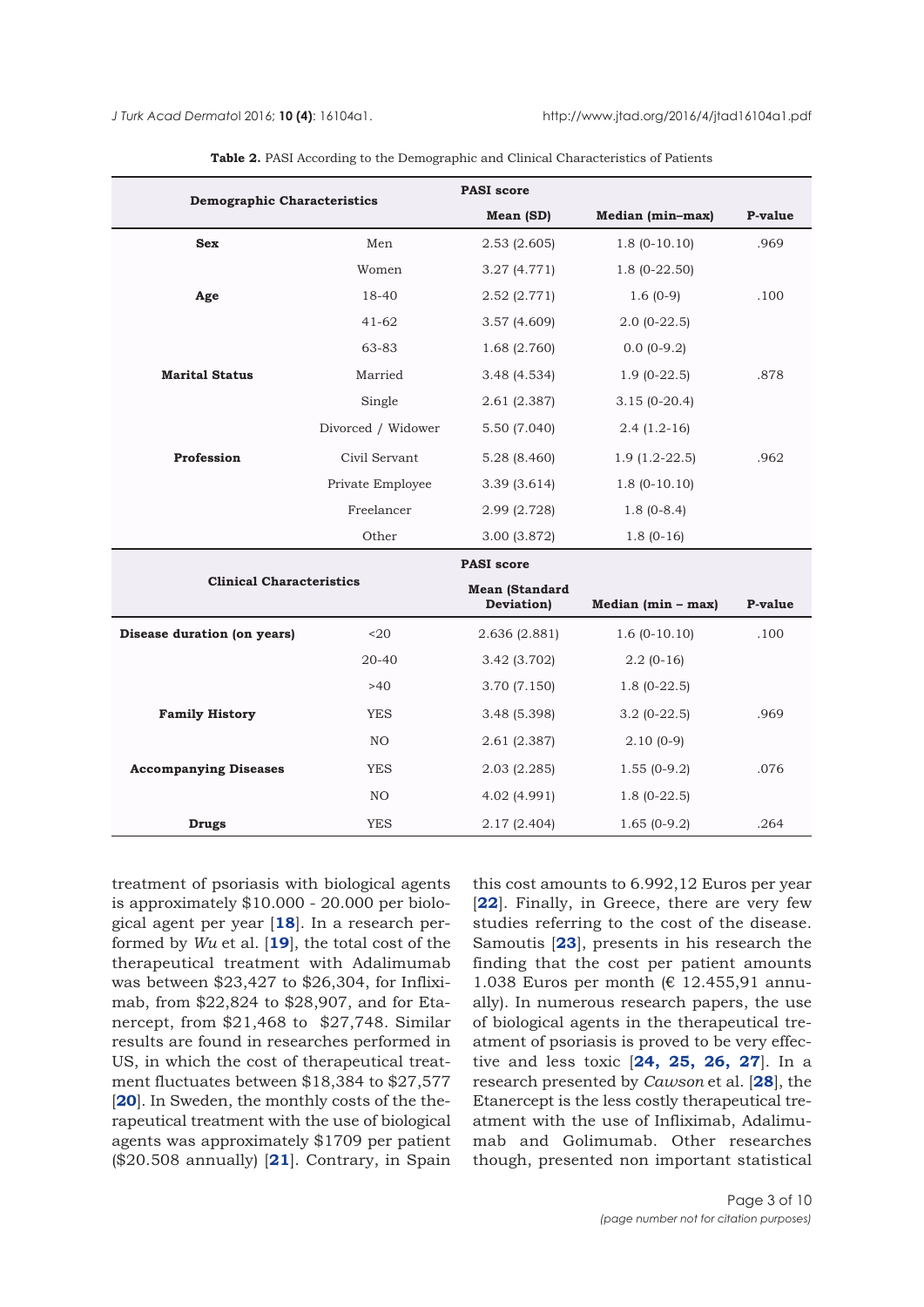<span id="page-3-0"></span>

|                   | <b>Medication</b> | <b>Mean (Standard Deviation)</b> | N  | P-value |
|-------------------|-------------------|----------------------------------|----|---------|
| <b>Etanercept</b> | PASI-1st visit    | 6.06(6.196)                      | 19 | .091    |
|                   | PASI-2nd visit    | 3.27(3.709)                      | 19 |         |
| Adalimumab        | PASI-1st visit    | 5.12 (6.413)                     | 24 | .018    |
|                   | PASI-2nd visit    | 2.28 (4.716)                     | 24 |         |
| Ustekinumab       | PASI-1st visit    | 4.62(5.032)                      | 22 | .211    |
|                   | PASI-2nd visit    | 3.61(3.986)                      | 22 |         |

**Table 3.** Comparison of PASI Scores of 1st and 2nd Visit

**Table 4.** Pharmaceuticals Costs of Patient For 2013

| <b>Medication</b>       |             | N  | <b>Total Hospital Costs</b> |
|-------------------------|-------------|----|-----------------------------|
| <b>Latest Treatment</b> | Etanercept  | 19 | 230.115,84 €                |
|                         | Adalimumab  | 24 | 256.294,08 €                |
|                         | Ustekinumab | 22 | 396.869,22 €                |

differences between the usage of Etanercept and Adalimumab [**[29](#page-9-0)**]. According to *Ahn* et al. [**[30](#page-9-0)**], Infliximab was the most effective biological agent used in psoriasis treatment, followed by Adalimumab. *Gladman* et al. [**[31](#page-9-0)**], showed that Ustekinumab, Adalimumab and Infliximab were statistically superior than the treatment with Etanercept. *Schmitt* et al. [**[32](#page-9-0)**], found also that Infliximab in a dose of 3 mg / kg was the most effective for the therapeutical treatment of psoriasis followed by the Adalimumab, the Infliximab in a dose of 5 mg / kg and finally the Ustekinumab. The Infliximab in a dose of 50 mg twice a week was more effective and less costly than the Etanercept. Unfortunately, this fact, did not occur when the Infliximab was given in another dose [**[33](#page-9-0)**]. Similar are the results given in a research performed by *Cummins* et al. [**[34](#page-9-0)**], showing that Infliximab was the most effective and less costly therapeutical treatment in comparison to Etanercept and Adalimumab. Finally, *Ateno* et al. [**[35](#page-9-0)**], approved that patients using the Infliximab and Adalimumab presented a better PASI score.

The investigation of the effectiveness of the therapeutical treatment of psoriasis in Greece is minimal. The objective of this research is firstly the estimation of the Psoriasis Area and Severity Index (PASI) score of the Greek patients having either a mild or severe form

of the disease, with the cost – effectiveness of the therapeutical treatment and secondly the estimation of the economic burden of the disease in the Greek society as whole. Moreover, the evaluation of the findings of the research either by dermatologist especially area to observe the pathway of the disease or by the Ministry of Health and Social Affairs could be additional objective.

#### **Material and Methods**

In this study, for recording the history of patients suffering from psoriasis, the data were collected from the "Hospital Venereal and Skin Diseases, Andreas Syggros" of Attica. More specifically, for the recording of the clinical profile of the patient at that time the clinical index PASI score was measured. The demographic data included gender, age, marital status and occupation. Also, data were gathered for height and weight of patients, and the frequency of alcohol consumption and smoking behaviors. The parameters that were recorded and were related to the disease included the duration of the disease, family history, current treatment, and also the index PASI score (severity assessment of the disease). However, potential confounding diseases of psoriatic patients and their respective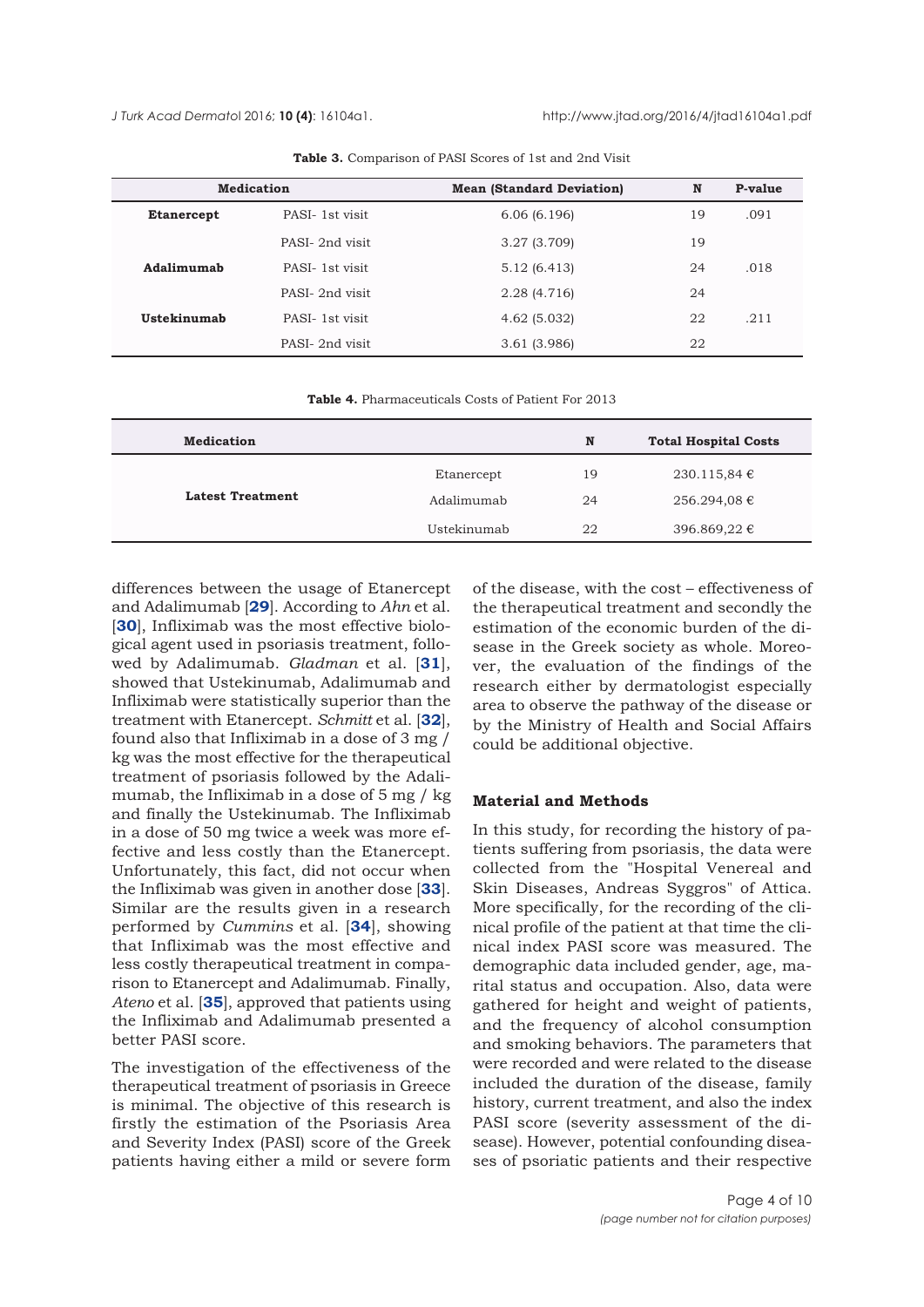<span id="page-4-0"></span>

**Şekil 1.** PASI score distribution of 1st visit

treatments administered by competent doctors were recorded too.

The study was conducted in patients examined in Psoriasis Clinic's' Hospital Venereal and Skin Diseases, "Andreas Syggros" of Attica, during the period January 2013 / 01 - December 2013 / 31. Initially, it was decided to check the history of 85 patients who had come to the psoriasis clinic the previous year. Patients were randomly selected. Historical of patient were randomly selected from three possible choices (three different active substances used for treating the disease). The limitations placed on the selection of the sample were the participants to be over 18 years old, to have already joined to biological agents (Etanercept, Adalimumab, Ustekinumab) and to have visited at least 2 times the psoriatic clinic during 2013. After placing restrictions, our final sample was 65 people. The evaluation of the PASI score was related to the first time receiving treatment (we called it: the first visit) and the second evaluation was made again in the same patients after a time interval of 3-6 months (we called it: second visit). The data collection was carried out at all stages of this study oriented to the medical ethics and maintains the confidentiality of the data of persons that participate at the survey.

For the statistical analysis of data the statistical program SPSS 21.0 was used. For the description of categorical variables absolute and relative frequencies were used by the researchers. The mean value standard deviation and median (minimum and maximum values) were used for describing the quantitative variables. Normality distribution of variables was assessed with Kolmogorov-Smirnov test. If data followed the normal distribution, t-test control was applied, but if they did not follow the normal distribution, Mann-Whitney and Kruskal-Wallis were applied. To test the difference in average prices of the quantitative variables, paired t-test was used.

The estimation of the effectiveness of the treatment regimen was done using the clinical profile of the disease, the PASI score. This indicator was recorded in both the first and second visit of patients to the hospital, and used the biological agent. To draw exacts conclusions about the effectiveness of treatment, it was therefore essential that patients to have participated in both phases, and therefore for this purpose we only used the sample of 65 patients (final sample of the study).

#### **Results**

The sample consisted of 65 patients, 32 men and 33 women. The mean age was 50.2 years (standard deviation 14.58). The majority of patient were between 41 – 62 years old (47.2%). The 44.6% of patients did not consume alcohol, versus 40.5% of patients who consumed. The 26.7% consumed alcohol daily (76% 1-2 glasses, 24%> 2 cups), with the overwhelming proportion of 40.0% stating that consumed alcohol weekly (64% 1-2 glasses, 36%>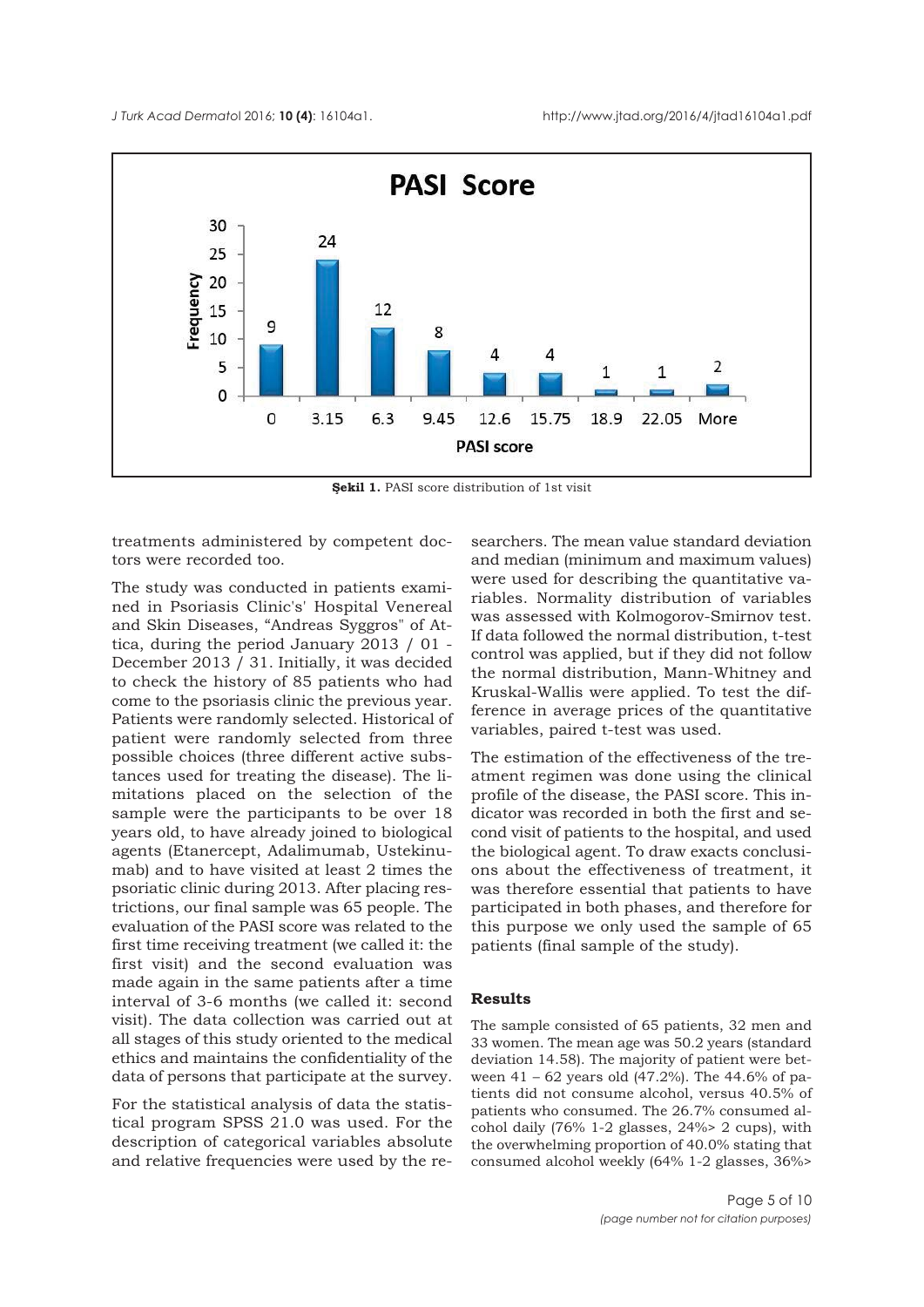

**Şekil 2.** PASI score distribution of 2nd visit

2 glasses). Regarding smoking habits almost half patients (44.6%) were non smokers, of whom 27.8% declared former smokers. The 55.4% of patients reported smokers, with 51.7% of them smoking more than a pack per day, and 44.8% of patients to smoke less than a pack. On average, patients in the sample diseased approximately 25.36 years (standard deviation 13.77 years). Moreover, 58.4% did not have a family history of the disease; while in 35.3% of patients appear to have a history of psoriasis in the family environment. Finally, 56.8% suffered simultaneously from other diseases, except psoriasis, while 43.2% did not note another companion illness (**[Table 1](#page-1-0)**).

The majority of patients  $(36.9\%, n = 24)$  used the Adalimumab drug for the treatment of psoriasis. Adalimumab received by 33.8% of patients  $(n = 22)$ who used the agent Ustekinumab, and finally 29.2% (n = 19) of patients used Etanercept. The scale PASI score was recorded on both patients visits. As the first visit, we considered the first time that patients began using the biological agent. The PASI score was found to have an average value of 5.22 (standard deviation 5.85) and median 3 (threshold value: 0 (no damage foci) - maximum value: 25.20 (severe psoriasis)). The PASI score did not follow the normal distribution under Kolmogorov- Smirnov control (p<0.001) (**[Şekil 1](#page-4-0)**).

In accordance with the non-parametric control Mann-Whitney, no difference in PASI score between different demographic characteristics of the patients as the clinical features of patients was found. As the second visit, we considered the next measurement which has been made after a period of 3-6 months. This is the time that can be seen, if there is any improvement in the antifungal given therapy.

The PASI score was found to have an average value of 2.89 (standard deviation = 3.81) and median of 1.8 (minimum value: 0 (no damage foci) - maximum value: 22.50 (severe psoriasis)). The PASI score did not follow the normal distribution under Kolmogorov- Smirnov control (p<0.001) (**Şekil 2**). We observed that the PASI score of patients who participated in this research is relatively low with mean score 2.89. The majority of patients have PASI score below 6 score. We should also mention a statistically significant reduction of PASI from the first visit to the second visit. In the first visit, the PASI score was 5.22 and 3.02 in the second. As in the first visit, we observed no difference in PASI score between different demographic characteristics of the patients as well as the clinical features too at a confidence level of 5% in the second visit (**[Table 2](#page-2-0)**). We arrived in a conclusion that there was a difference in the PASI score of the second visit between the three different biological agents administered to patients as therapeutical treatment for psoriasis (**[Table 3](#page-3-0)**). Consequently, different treatments affect in a different way the PASI score of the patient. Therefore, it is observed that depending on the PASI score and different plurality of values between the two patient visits, the effectiveness of drugs either differentiated or not. According to Table 4, the agent Adalimumab has had the greatest statistically significant difference between the PASI score of the first and second visit at a significance level of 5%. To a lesser extent was Etanercept and last with the smallest change in the PASI score was Ustekinumab.

Regarding the costs of these patients for their biological drugs computing, that reaches to an amount of 883.279,14 € for the year 2013 (**[Table 4](#page-3-0)**). The cost of treating patients using Etanercept re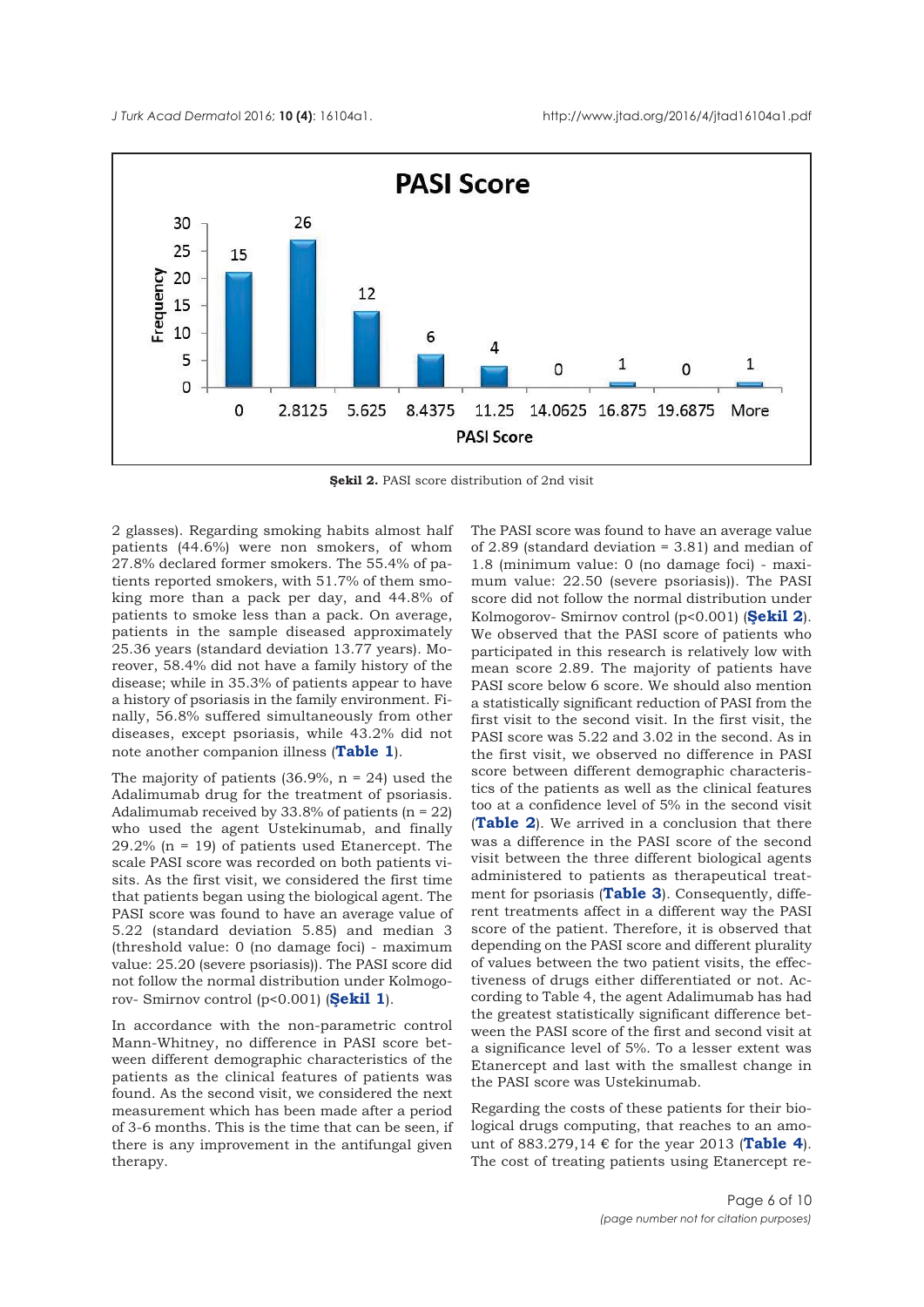ached the  $\epsilon$  12.111,36 a year per patient, while the cost for those who used the Adalimumab and Ustekinumab reaches  $\epsilon$  10.678,92 and 18.039,46 respectively. Finally, concerning the average annual cost of each treating patients with biological agents that reaches at  $\epsilon$  13.588,90.

## **Discussion**

The reason for the current conduct of study on the cost of psoriasis and especially the effectiveness of biological agents by the medical discipline, as well as by the health system administration is that psoriasis, being a chronic, incurable disease, occupies a significant part of healthcare. Psoriasis, is an irremediable disease with a great impact on the quality of life, comparable to the experience which patients with type 2 diabetes or with chronic pulmonary disease undergo. Therefore, the clinical efficacy and the cost-effectiveness ratio are important for the medical resources distribution. The main aim of this research was to evaluate the Psoriasis Area Index and the Severity Index (PASI) of Greek patients who suffer from Psoriasis. The chances of development are the same for both sexes, while it affects people of all ages. However, there are two age groups of high impact: 20-30 years and 50-60 years of age. Respecting the first age group, an early outbreak is usually reported, as well as family medical history, while the disease is of a more serious form [**[36](#page-9-0)**]. According to the research findings, the majority of the patients belonged to the age group of 41-62 years old, matching the peak age group according to the existing bibliography [**[36,](#page-9-0) [37, 38](#page-9-0)**].

Biological agents were introduced as a novel and effective treatment for treating moderate to severe Psoriasis. In the aggregate, the evaluation of the natural medicines effects revealed a significant recovery of the patients, within the time they were monitored. Natural treatment reduced the symptoms notably (first visit's PASI: 5.22, second visit's PASI 3.02.) On average, the 65 patients displayed moderate Psoriasis, with a PASI score of 5.22 (SD=5.85) by their first visit. The lowest PASI index score that was reported was 0(without inflammations), with the highest being 25.20 (severe psoriasis). Regarding the second visit, the 65 patients displayed an average lower PASI score of 2.89 (SD=3.81). The lowest incident on the PASI index was 0, with the highest being 25.20. The results concluded that by the first visit the severity level that the patients display does not differ in connection with the medical treatment they receive. On the contrary, it seems that in the course of time the medical treatment alters the disease's level of severity. Taking into account solely the PASI index rates of the second visit, a difference between the three medications was observed.

According to the results, Adalimumab was identified as the most effective treatment (with the PASI of the first visit being 5.12 and the one of the second visit being 2.28). With respect to the cost of the treatment with biological agents, this ranges from 10.678,92 (Adalimumab) up to 18.039,46 Euros (Ustekinumab). The findings of a Spanish research on the cost evaluation, rated the price of the treatment as slightly different. The annual cost of treatment with Adalimumab went up to 12.120 Euros, while the one with Etanercept and Ustekinumab went up to 14.420 and 15.500 Euros respectively [**[22](#page-8-0)**] Adalimumab was also the most cost effective, in comparison to the remaining biological medicines, followed by Infliximab, Ustekinumab 45 mg, Etanercept and Ustekinumab 90 mg [**[38](#page-9-0)**]. This difference is probably due to the fact that these researches studied incidents of moderate to severe psoriasis, while our study incidents of mild to severe levels of the disease. Different results are also published by a research conducted in the USA, where the price of the annual treatment per patient is different. Etanercept costs 15.836 dollars, while Adalimumab and Infliximab cost 19.457 and 25.748 dollars respectively.

As *Liu* et al. [**[39](#page-9-0)**] report Adalimumab was the one with both the lowest cost and the greatest effectiveness, compared to the other biological medicines. Moreover, according to a study by *Bojke* et al. [**[40](#page-9-0)**] Adalimumab dominates over the other natural medicines, with regard to the cost and the effectiveness. After relatively estimating the natural medicines, cost analysis revealed that the most value for money product is the Adalimumab (ICER 30.000 pounds per QALYs). It is succeeded by Etanercept (ICER 37.000 pounds per QALYs), Efalizumab (ICER 40.000 pounds per QALYs), and Infliximab (ICER 42.000 pounds per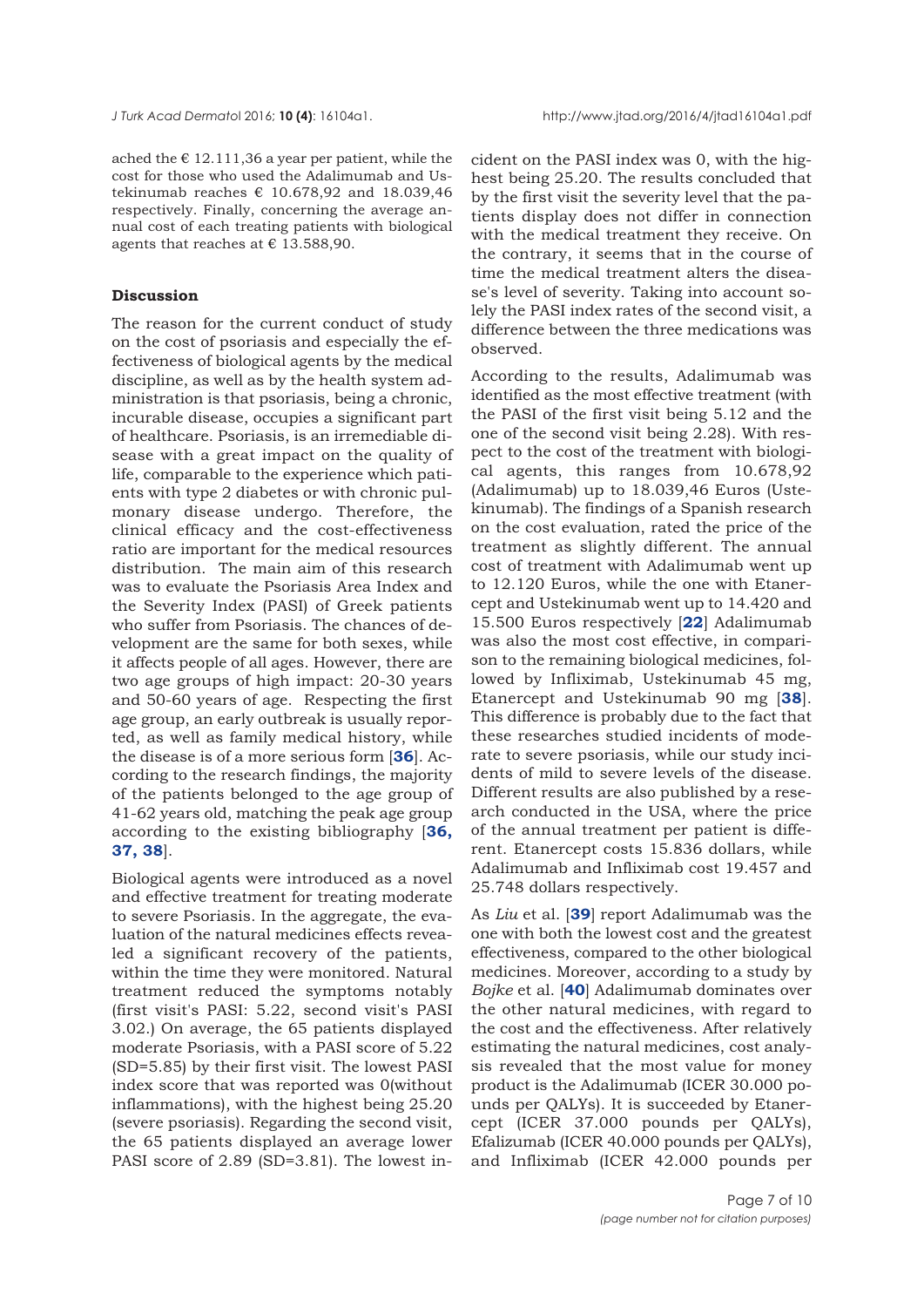QALYs). In a cost-effectiveness study regarding biological medicines, *Wang* et al. [**[41](#page-9-0)**] revealed that the annual treatment cost of Etanercept, Adalimumab, and Ustekinumab was 39.709, 23.711 and 26.329 dollars respectively. Adalimumab and Ustekinumab had a lower annual cost than Etanercept. The studies by *Chi* and *Wang* [**[42](#page-9-0)**], *Puig* [**[43](#page-9-0)**], *Ferrandiz* et al. [**[44](#page-9-0)**] and *Anis* et al. [**[45](#page-9-0)**] present findings approximate to our results, where Adalimumab has the best cost-effectiveness ratio, being ahead of Ustekinumab 45 mg and Infliximab. A study by *Blasco* et al. [**[46](#page-9-0)**] comes up with results similar to ours (in relation to cost-effectiveness ratio), with the treatment cost with Adalimumab being however lower, costing 8.013 euros, and the cost of the other treatments ranging between 9.370 and 17.112 Euros.

On the contrary, according to a study by *Nelson* et al. [**[47](#page-9-0)**], Etanercept 25 mg has the better cost-effectiveness ratio, with Adalimumab 40 mg ranked third, after Infliximab. *Terranova* et al. [**[48,](#page-9-0) [49](#page-9-0)**] reported that Ustekinumab has the lowest corresponding price, always being an economically effective treatment of the disease. Adalimumab, Etanercept and Infliximab were significantly more effective in treating Psoriasis, compared to the placebo. Of these medicines, Etanercept was the most efficient treatment (cost-effectiveness ratio). Similar results are found in the study of *Bravo Vergel* et al. [**[50](#page-9-0)**], where Infliximab in comparison to Etanercept was more effective (165.363 and 205.345 QALY respectively). At the same time, according to *Ruano* et al. [**[29](#page-8-0)**], no statistically notable differences in cost and effectiveness were observed between Etanercept and Adalimumab.

We notice the existence of some contradictory results, regarding the cost and effectiveness of various biological factors. There are researches which are in sync with our own results, while there are others which are contradictory. A very important influential factor may be the monitoring time of the patients undergoing the treatment, which varies from study to study. Some last for 12-24 weeks, some (including ours) for one year and finally others for over a year. In addition, all studies suggest that the use of biological elements improves the patients' PASI score and

are inherently more effective in curing the disease. Our research agrees with this finding.

Like previous financial analyses, the current cost-effectiveness ratio analysis investigates exclusively the cost of biological agents, taking into consideration no other costs, including indirect costs, loss of productivity, absence from job etc. treatments are as a rule more expensive than conventional ones. Nevertheless, research has shown that introducing biological agents lowers the total cost of healthcare for patients who formerly needed to undergo long term treatment for dealing with the disease, since the sessions are either reduced or no longer necessary [**[51](#page-9-0)**].

#### **Conclusions**

During the last decades, the large knowledge acquisition on the pathophysiology of psoriasis has leaded to regarding the discovery of innovative drugs the so called biological agents. These agents are proved very efficient in the therapeutical treatment of psoriasis. Dermatologists and patients foresee excellent perspectives in the adoption of such type of treatment. Psoriasis is a chronic disease to skin burning out them having a considerable impact on the quality of life. The decision to adopt the proper therapeutical treatment is one of the biggest dilemmas faced by medical doctors due to the fact that the use of biological agents has been proven very efficient so far. The estimation of the costs involved in the therapeutical treatment of psoriasis based on biological agents has been proven to be quite high and this consist one of major impediments posed for their wide usage. Finally, regarding the overall treatment protocol one of the most important disease measures should be adopted by the patient himself, the family environment, the health personnel, the Ministry of Health and finally in general the whole society.

## **Conflict of interests**

The author state explicitly that there is no conflict of interest regarding the publication of the present research.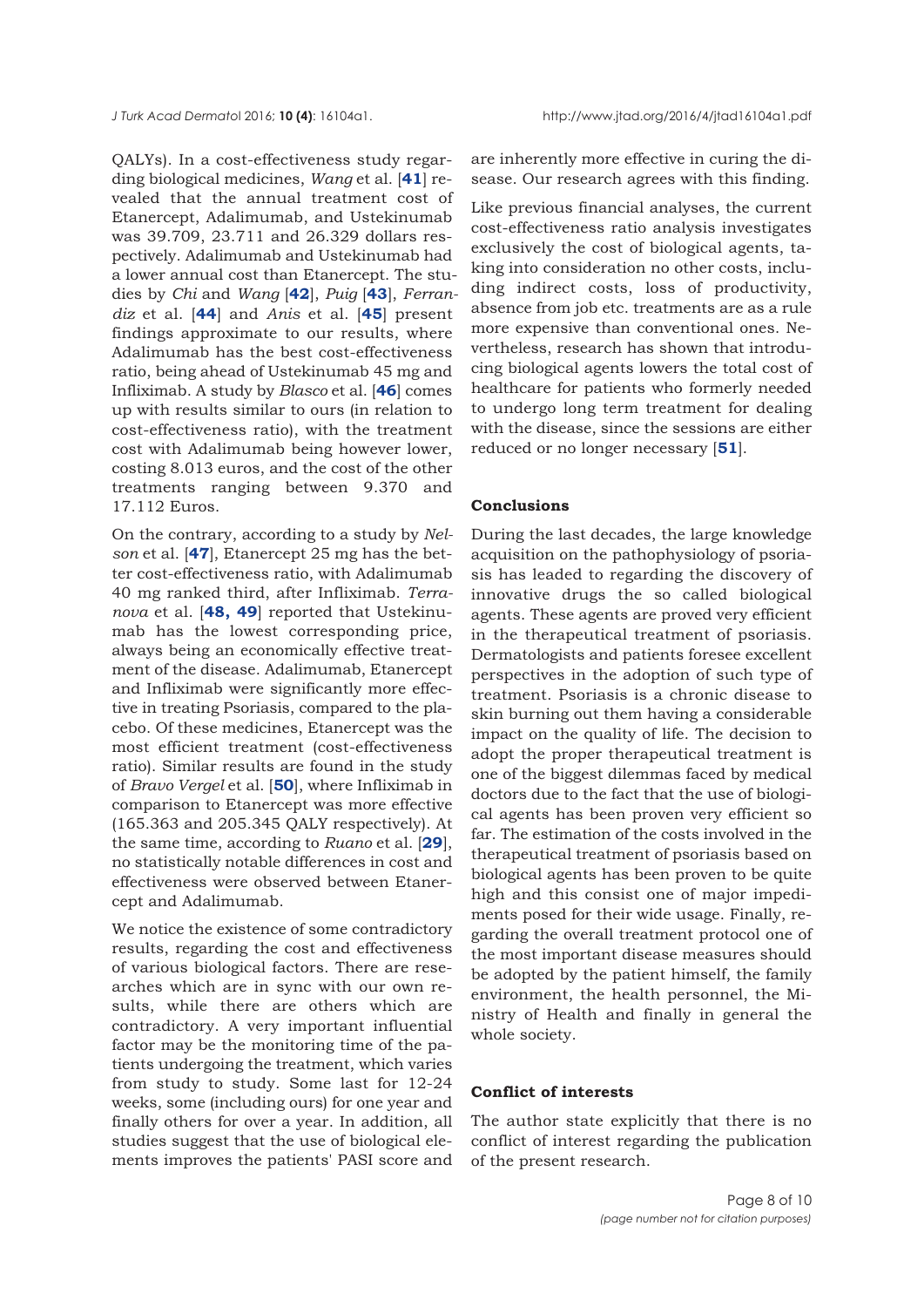<span id="page-8-0"></span>

# **Funding**

No funding was received in order to conduct this study.

## **References**

- 1. Weinstein MC, Siegel JE, Gold MR, Kamlet MS, Russell LB. Recommendations of the Panel on Cost-effectiveness in Health and Medicine. JAMA 1996 16; 276: 1253–1258. PMID: 8849754
- 2. Gladman DD, Antoni C, Mease P, Clegg DO, Nash P. Psoriatic arthritis: epidemiology, clinical features, course, and outcome. Ann Rheum Dis 2005; 64: ii14– 17. PMID: 15708927
- 3. Laws PM, Young DHS. Current and Emerging Systemic Treatment Strategies for Psoriasis. Drugs 2012; 72: 1867–1880. PMID: 22938141
- 4. Karczewski J, Poniedzialek B, Rzymski P, Adamski Z. Factors affecting response to biologic treatment in psoriasis. Dermatol Ther 2014; 27: 323-330. PMID: 25053228
- 5. Parisi R, Symmons DPM, Griffiths CEM, Ashcroft DM, Identification and Management of Psoriasis and Associated ComorbidiTy (IMPACT) project team. Global epidemiology of psoriasis: a systematic review of incidence and prevalence. J Invest Dermatol 2013; 133: 377–385. PMID: 23014338
- 6. Gelfand JM, Stern RS, Nijsten T, et al. The prevalence of psoriasis in African Americans: results from a population-based study. J Am Acad Dermatol 2005; 52: 23–26. PMID: 15627076
- 7. Naldi L. Epidemiology of Psoriasis. Curr Drug Targets Inflamm Allergy 2004; 3: 121–128. PMID: 15180464
- 8. Habif TP. Skin Diseases: Diagnosis and Treatment (2nd edition). PARISIANOU Publications, Athens 2007, 752.
- 9. iefimerida.gr. New revolutionary drug against psoriasis: It treats the disease by up to 100% -When will be released [Internet]. iefimerida. gr. 2014 [cited 2014 Nov 13].
- 10. Ioannidis D. Psoriasi [Internet]. 2008 [cited 2014 Nov 13]. Available from: http://helios-eie.ekt.gr/EIE/bitstream/10442/403/1/M01.050.12.pdf
- 11. Leman JA, Burden AD. Recognition and treatment of psoriasis in children. Curr Paediatr 2003; 13: 418– 22.
- 12. Liu J-T, Yeh H-M, Liu S-Y, Chen K-T. Psoriatic arthritis: Epidemiology, diagnosis, and treatment. World J Orthop 2014; 5: 537–543. PMID: 25232529
- 13. Parish LC, Brenner S, Ramos-e-Silva M, Parish JL. Manual of Gender Dermatology. Jones & Bartlett Publishers 2010. 320 p.
- 14. Swanbeck G, Inerot A, Martinsson T, et al. Genetic counselling in psoriasis: empirical data on psoriasis among first-degree relatives of 3095 psoriatic probands. Br J Dermatol 1997; 137: 939–942. PMID: 9470911
- 15. Vincent N, Ramya DD, Vedha HB. Progress in Psoriasis Therapy via Novel Drug Delivery Systems. Dermatol Reports 2014; 6: 5451. PMID: 25386329
- 16. Li Y, Wang D, Wang Y, Shi G. Progress of biological agents on psoriatic arthritis. Curr Pharm Biotechnol 2014; 15: 525–534. PMID: 25213361
- 17. Schreiber S, Luger T, Mittendorf T, et al. [Evolution of biologicals in inflammation medicine - Biosimilars in gastroenterology, rheumatology and dermatology]. Dtsch Med Wochenschr 2014; 139: 2399–2404. PMID: 25390629
- 18. Fowler JF, Duh MS, Rovba L, et al. The impact of psoriasis on health care costs and patient work loss. J Am Acad Dermatol 2008; 59: 772–780. PMID: 19119095
- 19. Wu N, Lee Y-CD, Shah N, Harrison DJ. Cost of biologics per treated patient across immune-mediated inflammatory disease indications in a pharmacy benefit management setting: a retrospective cohort study. Clin Ther 2014; 36: 1231–1241.
- 20. Costs of psoriasis treatments outpace inflation [Internet]. ScienceDaily. [cited 2014 Nov 15]. Available from: http:// www.sciencedaily.com/ releases /2010/ 01/ 100118161939. htm
- 21. Ghatnekar O, Ljungberg A, Wirestrand L-E, Svensson A. Costs and quality of life for psoriatic patients at different degrees of severity in southern Sweden - a cross-sectional study. Eur J Dermatol 2012; 22: 238– 245. PMID: 22361745
- 22. Antonio Dominguez Gil-Hurle, Diego Moreno Ramirez, Diego Garcia Molinaro, Christian Cmpo Sien. Annual cost of biologic therapies for the treatment of moderte to severe plaque psoriasis in Spain [Internet]. [cited 2014 Nov 15]. Available from: http://www.ispor.org/research\_pdfs/39/pdffiles/PS S20.pdf
- 23. Samoutis A. Study about Quality of Life of patients with moderate and severe psoriasis and economic consequences of the disease in Greece. [Internet]. [cited 2014 Oct 10].
- 24. Antoni C, Krueger GG, de Vlam K, et al. Infliximab improves signs and symptoms of psoriatic arthritis: results of the IMPACT 2 trial. Ann Rheum Dis 2005; 64: 1150–1157. PMID: 15677701
- 25. Genovese MC, Mease PJ, Thomson GTD, et al. Safety and efficacy of adalimumab in treatment of patients with psoriatic arthritis who had failed disease modifying antirheumatic drug therapy. J Rheumatol 2007; 34: 1040–1050. PMID: 17444593
- 26. Mease PJ, Kivitz AJ, Burch FX, et al. Etanercept treatment of psoriatic arthritis: safety, efficacy, and effect on disease progression. Arthritis Rheum 2004; 50: 2264–2272. PMID: 15248226
- 27. Demirsoy EO, Kıran R, Salman S, et al. Effectiveness of systemic treatment agents on psoriatic nails: a comparative study. J Drugs Dermatol JDD 2013; 12: 1039–1043. PMID: 24002153
- 28. Cawson MR, Mitchell SA, Knight C, et al. Systematic review, network meta-analysis and economic evaluation of biological therapy for the management of active psoriatic arthritis. BMC Musculoskelet Disord 2014; 15: 26. PMID: 24444034
- 29. Ruano J, Isla-Tejera B, Jiménez-Puya R, Rodriguez-Martin A, Cárdenas M, Gómez F, et al. Long-Term Cost-Effectiveness Analysis of Etanercept and Adalimumab for Plaque Psoriasis not Associated with Arth-